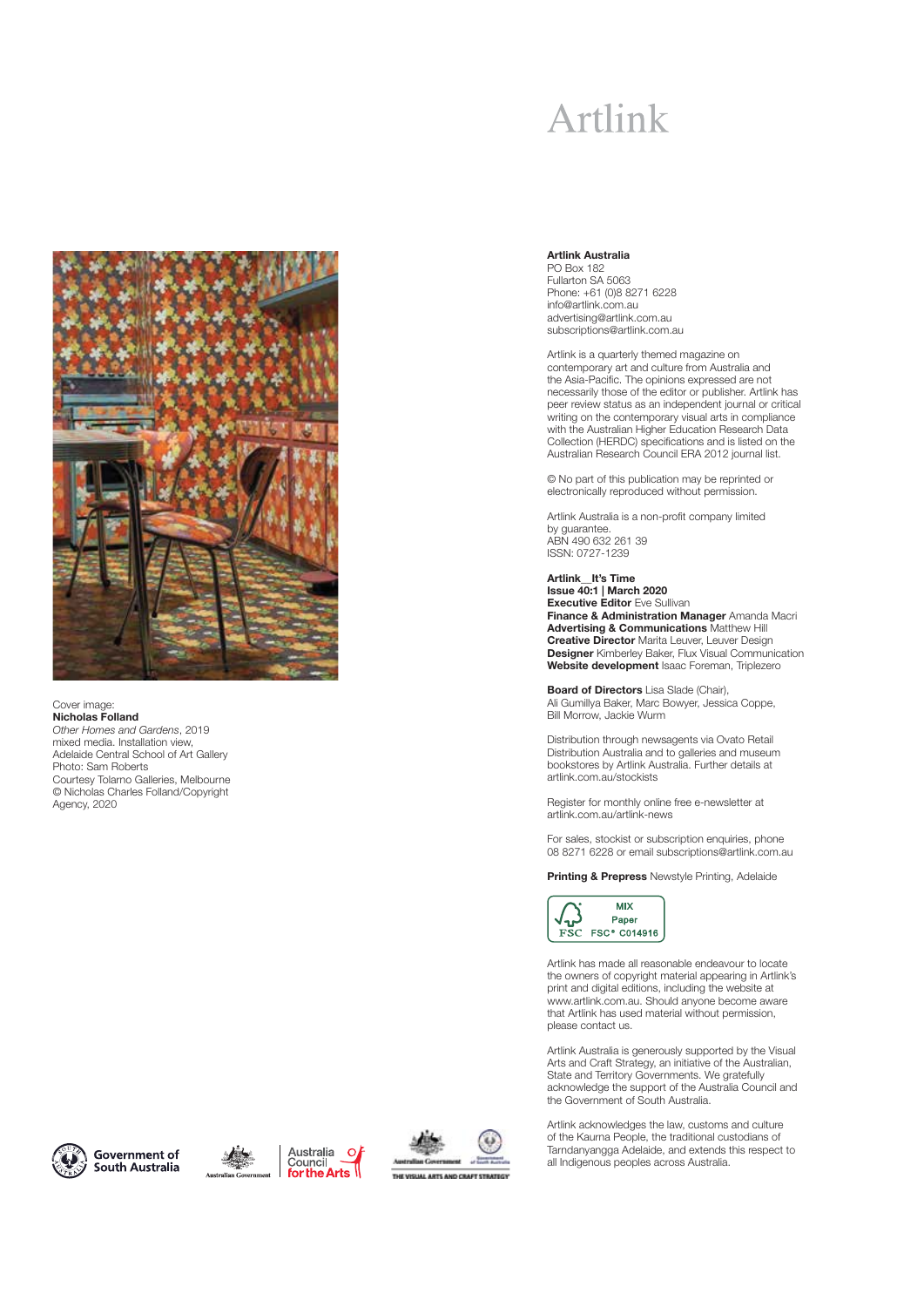# Issue 40:1\_\_March 2020\_\_It's Time



### 08\_\_\_ **Editorial**

- 10\_\_\_ Art in the time of the burning **Ian Milliss**
- 16\_\_\_ Nicholas Folland: Secondhand time **Eve Sullivan**
- 20\_\_\_ Crafty prepping **Sera Waters**
- 29\_\_\_ 2019: The year of our cyberpunk future  **Darren Jorgensen**
- 32\_\_\_ Stuart Ringholt: Time pressures  **Wes Hill**
- 44\_\_\_ Living rocks: A fragment of the universe **James Darling**
- 48\_\_\_ Time and transition in the work of Lee Harrop **Mandy Treagus**
- 52\_\_\_ Geological pit stops: Kate Hill and Isadora Vaughan **Abbra Kotlarczyk**
- 60\_\_\_ Duchamp and Australia: In opposition **Rex Butler and ADS Donaldson**
- 68\_\_\_ The Brazilian moment: A picture gallery in transformation **John Mateer**
- 76\_\_\_ **Reviews**

More reviews and online archive at artlink.com.au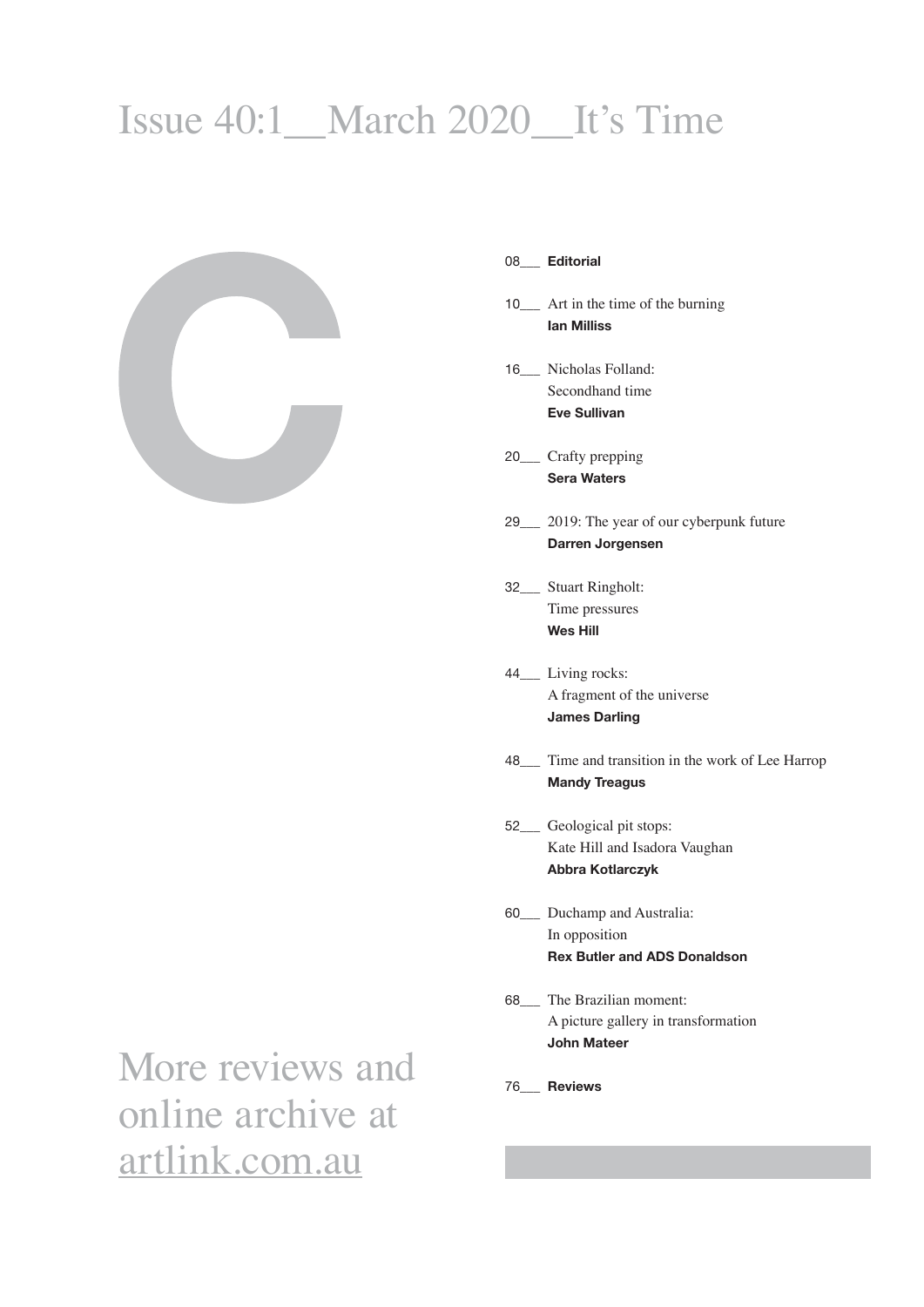## 2019: The year of our cyberpunk future

### **Darren Jorgensen**

Three of the great science fiction films of the twentieth century, Akira (1988), *Blade Runner* (1982) and *The Running Man* (1987) were set in 2019. Their sprawling, neon-lit streetscapes have proved to be not so unlike the futures they predicted, with extremes of technology, power and wealth concentrating in the mega-cities of today. In each film there are heroes and anti-heroes who contest this hi-tech power, from *Blade Runner*'s escapee android to *The Running Man*'s policeman who refuses orders to open fire on an innocent crowd. Security cameras and police are a notable presence in these films, driving early fantasies of a society of surveillance.

Science fiction films released in 2019 have blown up to the scale of the solar system: an astronaut finds his father and saves the world in *Ad Astra,* while in the even more ridiculous *Wandering Earth,* Qi saves the Earth as it is being propelled by giant rockets away from a dying sun. Science fictional exhibitions of 2019 also play out the fantasies and fears of a world under threat. In *Phantom Plane: Cyberpunk in the Year of the* 

*Future* at Tai Kwun Contemporary, Hong Kong, Shinro Ohtake's *MON CHERI: A Self-Portrait as a Scrapped Shed* (2012) is a cluttered caravan and shed equipped with everything you might need to survive a collapse of the twenty-first century, from collaged magazines to fur-lined gas bottles. This exhibition also featured older work, the standout being Bettina Von Arnim's psychedelic cyborg-robot paintings from the early 1970s. Set in a virtual world of wingless airliners and gridded landscapes they appeared bizarrely contemporary, as giant machines looming over squares of colour become metaphors for the powers of control that underscore the digital landscape.

Taking the city of Hong Kong as its subject, Yuri Pattison documented the do-it-yourself technologists of the waterways, who install their houseboats with antennae and fluorescent tubes. Such works illuminate the way computing technology has become the stuff of survival in our cyberpunk modern cities that are designed to accommodate digital infrastructure, dominated by solar panels and

satellite dishes bristling at odd angles. To see Pattison's video, exhibition visitors must step inside the chassis of a giant PC, as if to actualise the way society is increasingly driven from inside the virtual realm.

This digitisation of the world is the stuff of nightmares for those suspicious of the rise of an industrial scale data complex. In her book *The Age of Surveillance Capitalism* Shoshana Zuboff describes the transformation of early hopes for the internet and wireless technologies into a regime of control, while in *New Dark Age* (2019) artist James Bridle accelerates an older, Marxist argument that capitalism has taken away our ability to imagine the future to claim that we are no longer capable of thinking time itself. Bridle is cynical about this future we cannot imagine, drawing his examples from children's YouTube videos, military research and flight paths in an argument that machine learning has enabled a world that nobody can truly grasp. Cory Doctorow also released a pessimistic futurology in 2019, his story collection *Radicalized*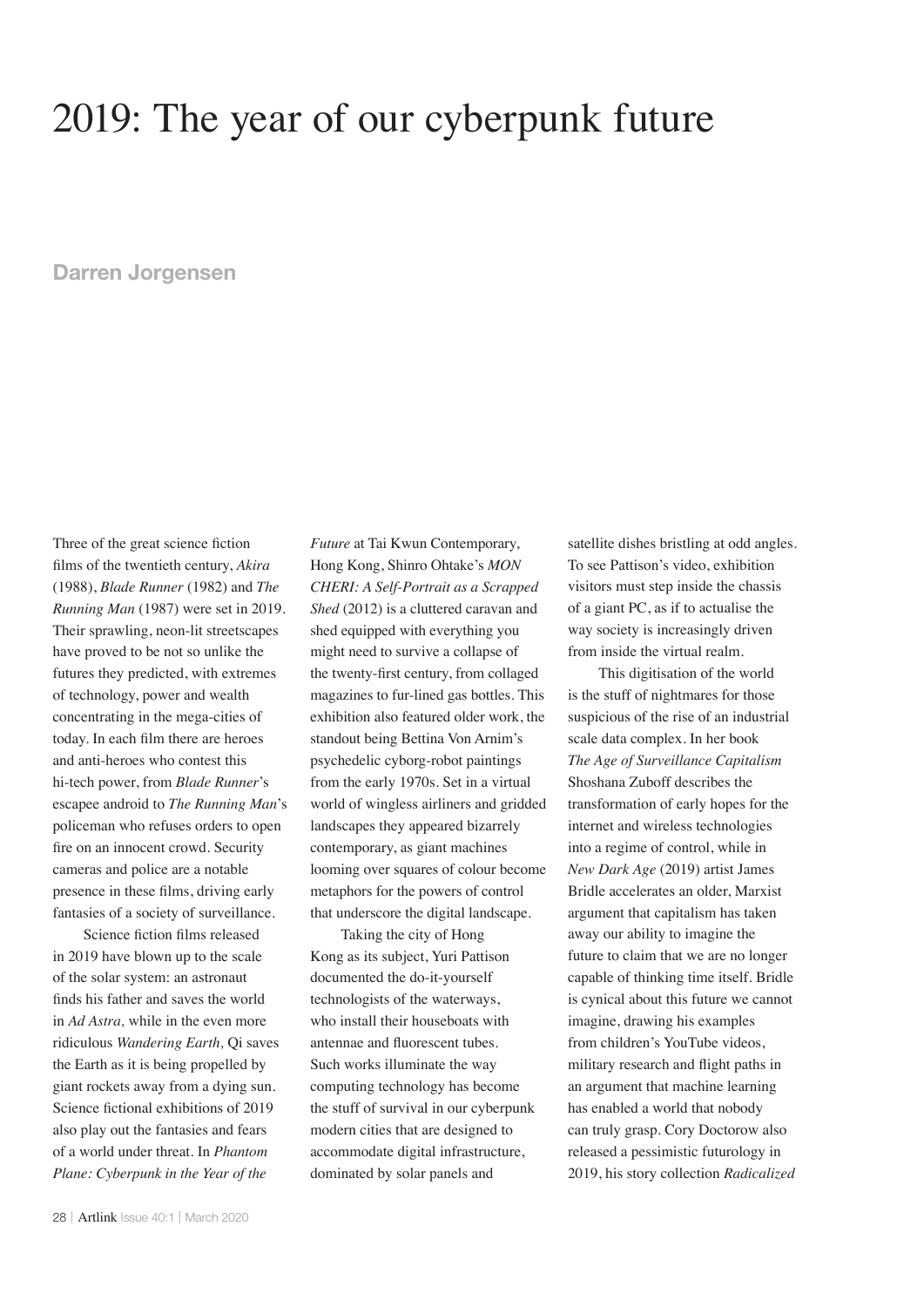

### **Guy Louden** Ark (II), 2019

Wikipedia backup, custom computer, gold leaf, hard case, custom fabric, rolling plinth Courtesy the artist and Fremantle Art Centre

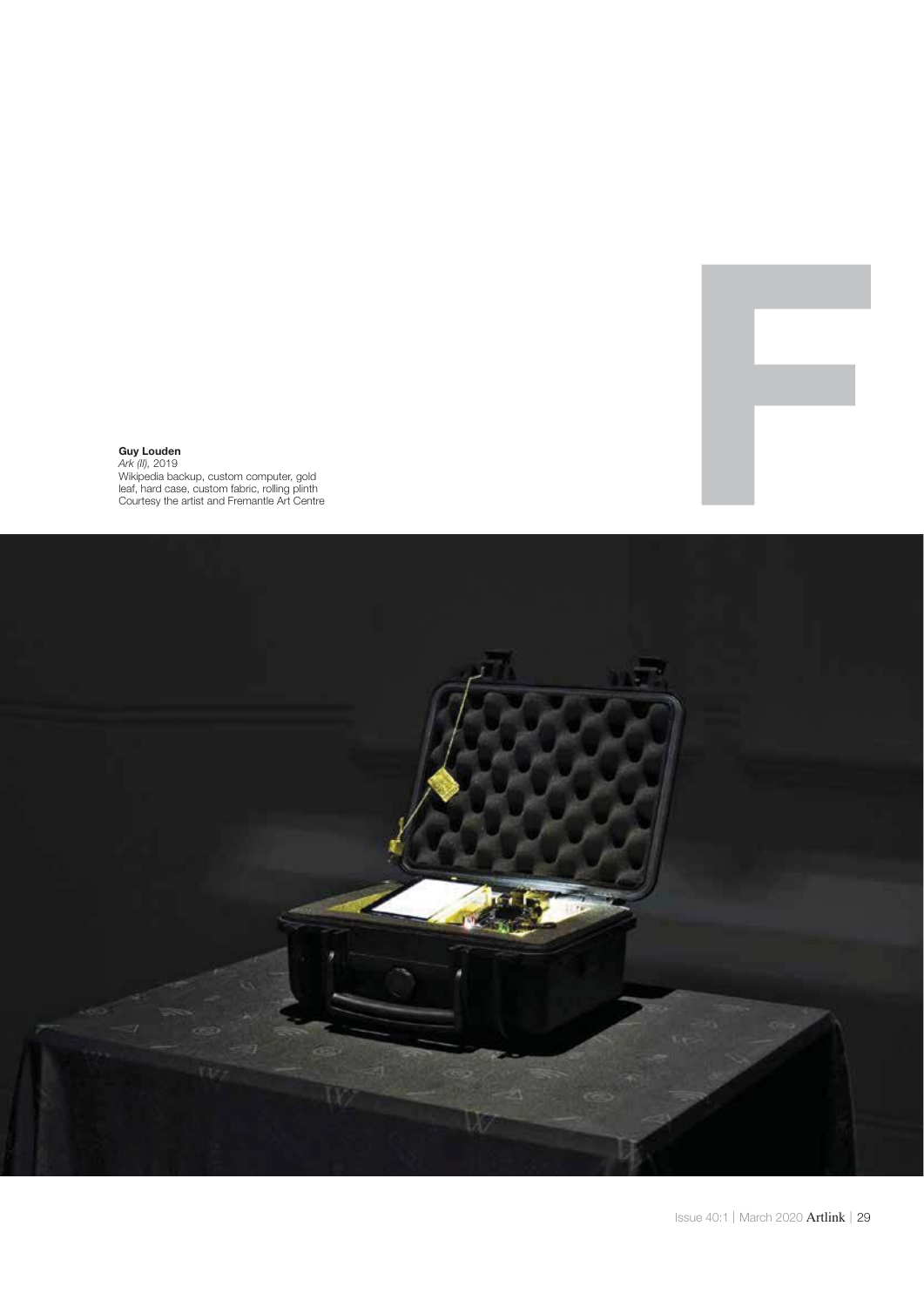



Clockwise from top: **Yuri Pattison** False Memory, 2019 Installation view, Tai Kwun Contemporary, Hong Kong

**Loren Kronemeyer** Wounded Amazon of the Capitalocene 1, 2019 Lie detector, compound bow, targets, hay bales, accessories Courtesy the artist and Fremantle Art Centre

Dan McCabe Red River Biccy, 2019 automative carbon fibre vinyl on acrylic, stainless steel and "gun blued" steel Courtesy the artist and Fremantle Art Centre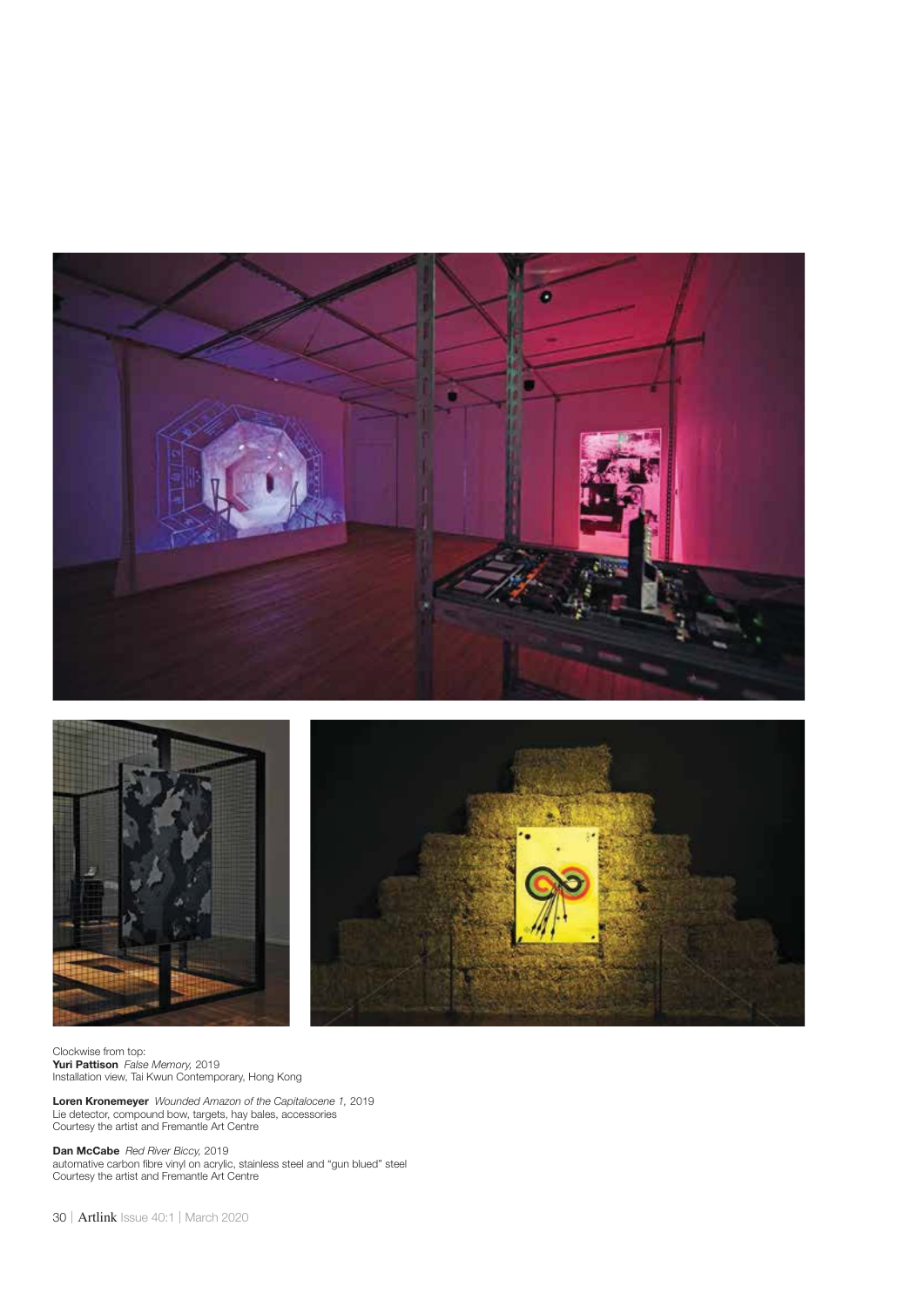following the fate of the poor trapped in webs of deceit by governments, health insurance companies and appliance manufacturers. For these three authors we are locked into systems of behavioural prediction and data gaming. Algorithms dominate the mediascape, endlessly learning from the movement of bodies and cursors. Technological progress is the province of machine learning that relies on increasing surveillance to improve its performance in modelling consumers and terrorists alike. Advances in technology have come to express human dysfunction rather than ambition.

Artists living within this increasingly narrow horizon work within a data-rich but imagination poor world. Australian artist Guy Louden illustrates this point in two exhibitions in 2019, making work from the other side of the apocalypse. *Network Archaeology* at Cool Change Contemporary, Perth, featured a broken-down artificial intelligence, and in the recent *Preppers* exhibition at Fremantle Arts Centre a downloaded version of Wikipedia is stored in a hardened suitcase computer designed to withstand an aircraft crash. There is an immediacy to Louden's works that describe a world that has stopped at the present moment, symptomatic of the way in which time itself has been circumscribed by our anxiety about the sustainability of the present.

*Preppers* is the latest in a series of shows by a group of artists interested in the doomsday preppers phenomenon, as people prepare to survive disasters by building

hideaways and learning unfamiliar skills to be self-sufficient. The artists became preppers themselves to make this exhibition, Louden rebuilds computers while McCabe shows off some serious fabrication skills with a *Compound* welded together and decorated with carbon fibre camouflage. They model the experience of those who have come of age in a gig economy, already primed to draw on such lateral survival strategies. But Louden now wonders whether prepping is the most responsible theme to explore. Since 2016 when Louden, Dan McCabe and Loren Kronemyer first conceived of doing preppers shows, the climate emergency that has prompted school strikes and Extinction Rebellion has gone mainstream. Louden's attention to current events, and to #hashtag trends, like preppers itself, is symptomatic of the generational experience of Web 3.0, and the mood swings and virtual spotfires that drive these radical shifts between the poles of pessimism and optimism and the latest cause to drive the algorithms of online attention. The *Preppers* exhibition and prepping itself is an attempt to devirtualise data populism into actual phenomenon. The virtual environment has become what in another context Hegel called a "bad infinity," relying on a repetition of the same informational world, the mediocrity of cyberspace without end.

More violent in its suggestion, Kronemyer's work for *Preppers* consists of an archery bow, arrows, targets and traps on location as a feminist or *femme fatale* survival

fantasy (taken literally), dotting the walls with arrows bearing tips made from sharpened knives and forks, and man traps with boy scout handbooks for living in the wild. The gendered war she imagines suggests that the real problem lies much deeper than data manipulation and a takeover by machines. It is still possible to see the digital at work here, as a target drawn into the shape of an infinity symbol stands as a metaphor for the spiralling movement of online cultures in which members affirm each other's obsessions and paranoias, just as social media in more general terms turns us into cybertribes.

The recent protests in Hong Kong suggest that it is not archery or metal welding that is going to help us when the world as we know it breaks down. For many activists, civil society has already come to an end as they look upon the face of a monster state built upon the power of surveillance. They are using alfoil, laser pointers, spray paint and umbrellas to avoid camera and digital surveillance while tracking police. Their encrypted messages build what Doctorow calls "transitive trust", a term he uses to describe a group of teenagers who drift from downloading pirated video games to evading police. As Apple and Google remove the protestors' apps and tear gas wafts through shopping centres and facial recognition technologies lurk behind street cameras, Hong Kong once again realises the dystopian fears of the cyberpunk imaginary. And yet these protestors prove that technologies can also be used to disrupt the panopticon, arriving like a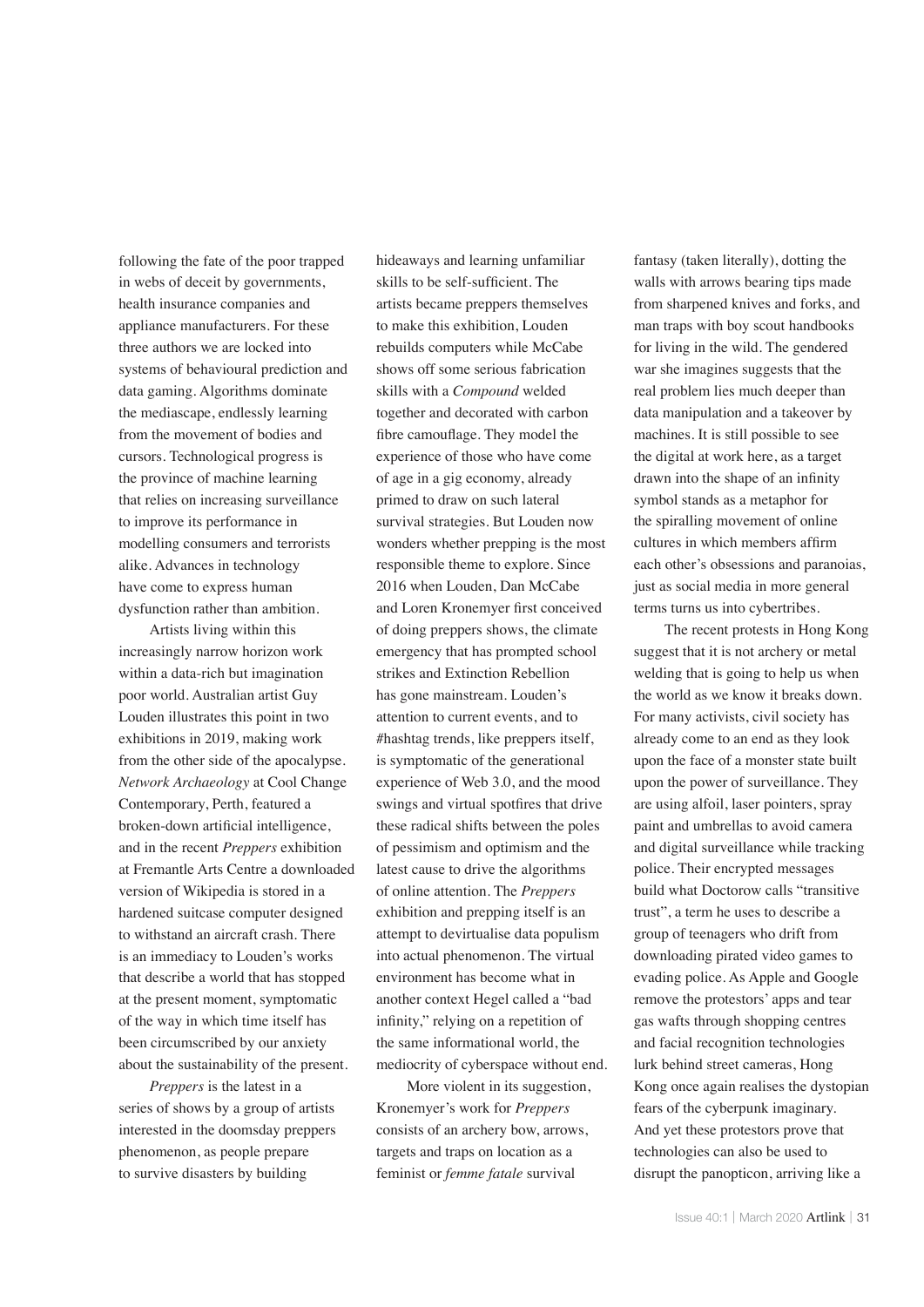



From top: **Bettina von Arnim** Verkehrswesen, 1971 oil on canvas © Arnim, Bettina Von Arnim/VG Bild-Kunst. Copyright Agency, 2020

Entry to MOCA Yinchuan, China Photo: Darren Jorgensen

Opposite: **Zhang Xiaotao** Rear Window, 2006 © Zhang Xiaotao Chek

flash mob to burn down a bank only to disappear again into the labyrinthine metropolitan railway system.

It is all too easy to judge other countries, but Australia is not far behind China in deploying its own system of facial recognition software, now at work in police stations, schools and football stadiums, as well as legislating to create a digital time machine that records the online and phone histories of its own citizens. It is as if the Australian government saw what Edward Snowden had revealed in the Stellar Wind program in the US and thought it was a good idea, rather than the shocking invasion of privacy most of us took it to be. Watching the rise of the surveillance state, Australian art collective PVI anticipated the umbrellas of Hong Kong in their 2004 performance *Panopticon Sydney,* in which they covered a person in umbrellas and attempted to walk him across Circular Quay avoiding the security cameras but were themselves intercepted by security guards, never completing the journey. Today another art collective are attempting to elude surveillance cameras in London, but with face paint. The colourful, angular designs of Dazzle Club are reminiscent of the New York cyberpunk classic, *Liquid Sky* (1982), with its fashion show of junkies and nightclubbers. The walks these artists perform are not outright protest, as in the PVI performance; but, rather, designed to function as a form of camouflage within the urban landscape.

When it comes to imaging this dystopian future in China, artists are among the first to experience

the state's pervasive apparatus of surveillance and control. In 2019 artist Zhang Xiaotao had his science-fictional retrospective at the Yinchuan Museum of Contemporary Art (MOCA) cancelled by local authorities. This was ostensibly because his show was not deemed happy enough, a negative influence in a booming, positivist China. Some quick political manoeuvring put the opening back on schedule, although with some of the video works taken off the walls. No wonder Zhang's work is melancholic. His paintings of rotting food, abandoned piles of hospital equipment, crashed cars and the drowning lights of a bus are metaphors for the way Chinese modernity has failed to meet the aspirations for freedom and opportunity; instead, leaving its citizens marooned in a bureaucratic, polluted haze. The Chongqing power station is a recurrent image in his paintings and animations, remembered from his childhood. In reimagining this neighbourhood monstrosity, Zhang turns a national tradition that balances line and tonality into a garish illumination of artistic isolation and psychological disturbance in response to the vast political and industrial machine that dominates urban life.

Yinchuan MOCA is itself a symbol of these contradictions. Its gleaming white exterior rises from a vast grassy steppe in the cold north of the country as the sentinel of a future that has not yet arrived. It was built for \$400 million by a real estate company as part of a deal with the local government, and conceived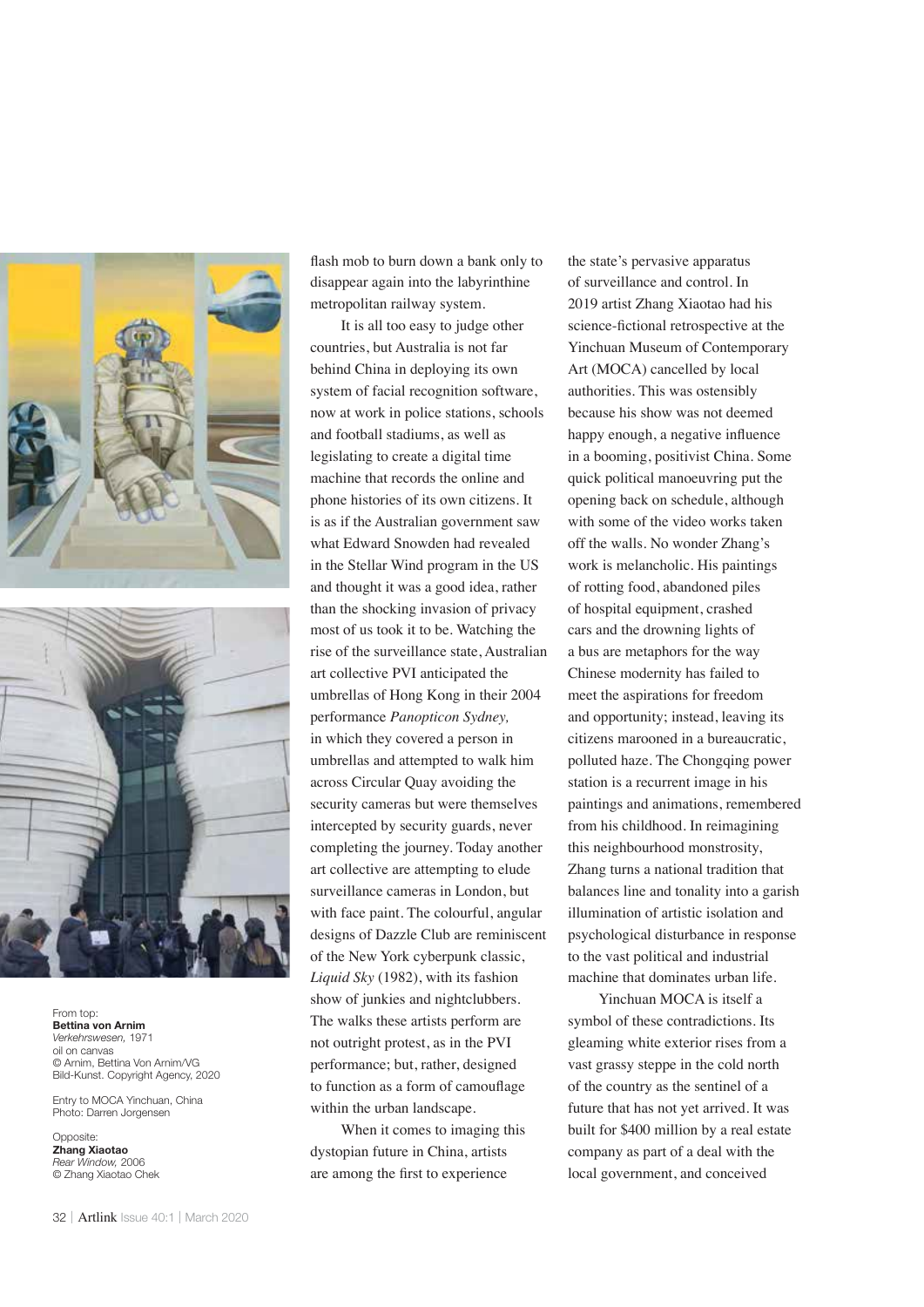as part of the modernisation of the city of Yinchuan that lies an hour's drive away. But the increasingly conservative and restrictive Chinese state has left the Museum and its aspirations in something of a hiatus. Such is the emerging paradox of the twenty-first century, in which increasing regulatory control has coincided with a boom in data and communications technologies. Yinchuan MOCA has become retro-futuristic although it is only a handful of years old.

The Chinese dystopia is a symbol of how modernity has come to a crashing halt in the twenty-first century; rather than driving freedom and technological progress, this surveillance-rich world is instead defined by a retreat into highly politicised, militarised and stifled systems of governance and control. It is no longer possible to imagine immense, systemic changes; instead we live in an era of incremental and multiple small changes. Instead of the space elevators and orbiting hotels we were promised in the 1950s, today we are sold ever more complex phones and increasingly automated cars that keep us anchored and on the ground.

The apocalypse is more likely to happen slowly rather than all at once, with a slow creep rather than a bang. In *Other Suns,* another speculative Fremantle Arts Centre exhibition held in 2019, Francis Russell notes that the obsolescence of alternative futures have become quaint, cultish relics of the recent past. Here Lisa Sammut's beautiful, wall-sized installation of an extraterrestrial



landscape could have easily been used for a Star Trek set from the 1960s series, while Shalini Jardin's watercolour illustrations of hybrid alien-human-fish creatures look like studies for the cover art of 1950s pulp genre novels. In mining older modes of making art, with paper, cardboard and mirrors, these artists remind us that not everything is overwhelmed by the faceless data crunching of corporations and governments.

It may be that radical visual technologies have become so prevalent that artists can only return to older modes of visualising the Other, using paper, cardboard and mirrors to work the genre that is no longer estranging. Jardin's hybrids also point to a very different feminism to Kronemyer's gender war, instead playing with body pieces in order to reimagine our relationship with tentacles and scales. Rather than the structural feminism

of Joanna Russ or Margaret Atwood, here we see the fractured heterotopias of Octavia Butler. In her incredible *Dawn* (1987), an alien spaceship arrives after a nuclear war, and it turns out that this ship's inhabitants are keen to breed with humans, to merge with them into an altogether new configuration of alien life. Not surprisingly, the humans are loathe to have sex with these tentacled creatures from outer space, but it proves the only way that our flawed species might prolong life, and even enjoy it.

This heady mix of disturbance and attraction characterises much of the work in *Other Suns,* in which alternative communities, interests and particular weirdnesses thrive in a do-it-yourself space of a retro-science fiction culture. Symptomatic of this retro-futurism is Soda\_Jerk's breakthrough *Astro Black* from 2007, about the afro-futurism of Sun Ra and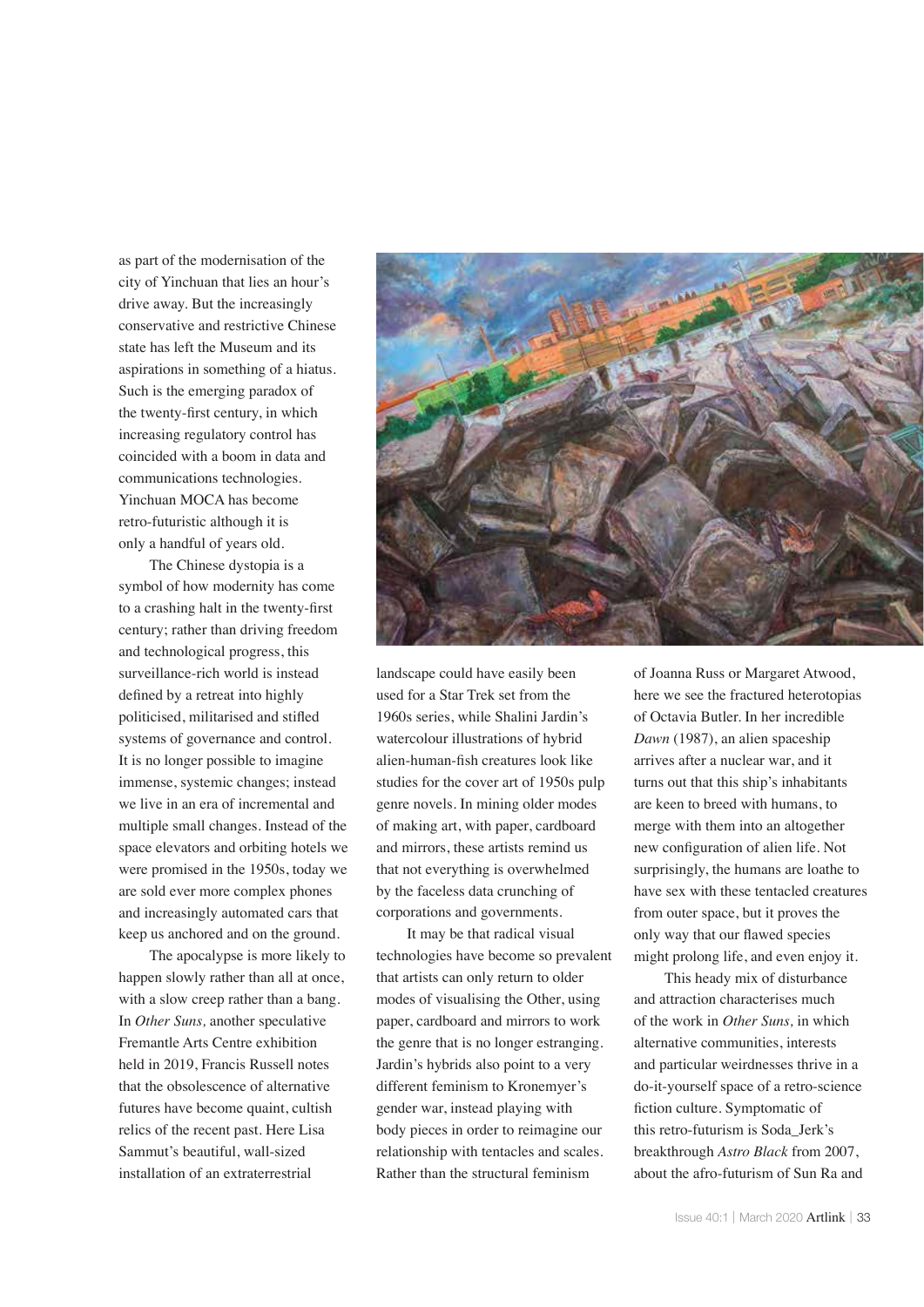

his legacy. But it is hard to imagine this latter-day video work by two white girls on Afro-American musical culture being made after the rise of Black Lives Matter in the later 2010s, and the growing sensitivity of social media to cross-cultural and racial appropriations. This phenomenon has been so encompassing that *Astro Black* feels archaic already, although it is barely more than a decade old.

It is possible to be nostalgic for simpler times, when the risk of being vilified on Facebook was not so apparent, nor the risk of censorship so great in China. And yet this nostalgia betrays a certain truth about freedom itself; that freedom is not quite what it appears, and relies on the "transitive trust" of spectators

who may or may not share similar values or even a similar sense of humour. While mass media took this trust for granted among its television viewers and newspaper readers, it is no longer possible to know your audience in a digital age. This is as much a problem for the Hong Kong protestors, who work to "capture the ghost" of undercover police, as it is for artists, who cannot know how their work will be received into the future.

The philosopher Michel Foucualt, who made the panopticon central to his theories of society, once conceptualised the police and law enforcement as people who surveil themselves as much as one another. The panopticon lies in the constitution of societies of extreme visibility, networked as

much by one's neighbours as by Facebook friendships and preppers channels on YouTube. It may be that in the future other modes of art and exhibition-making will similarly be brought back from the past, such as the private apartment showings of Chinese art in Beijing in the 1970s and 1980s, or the performance art of the Moscow conceptualists, which took place in discrete places so that they would not be noticed by authorities and the regular public.

For now, it is enough to register the transformation of art in the age of information. Artists and protestors alike have turned to low-tech solutions to rethink their place in a global industry of information sharing and mass-surveillance. The prepper